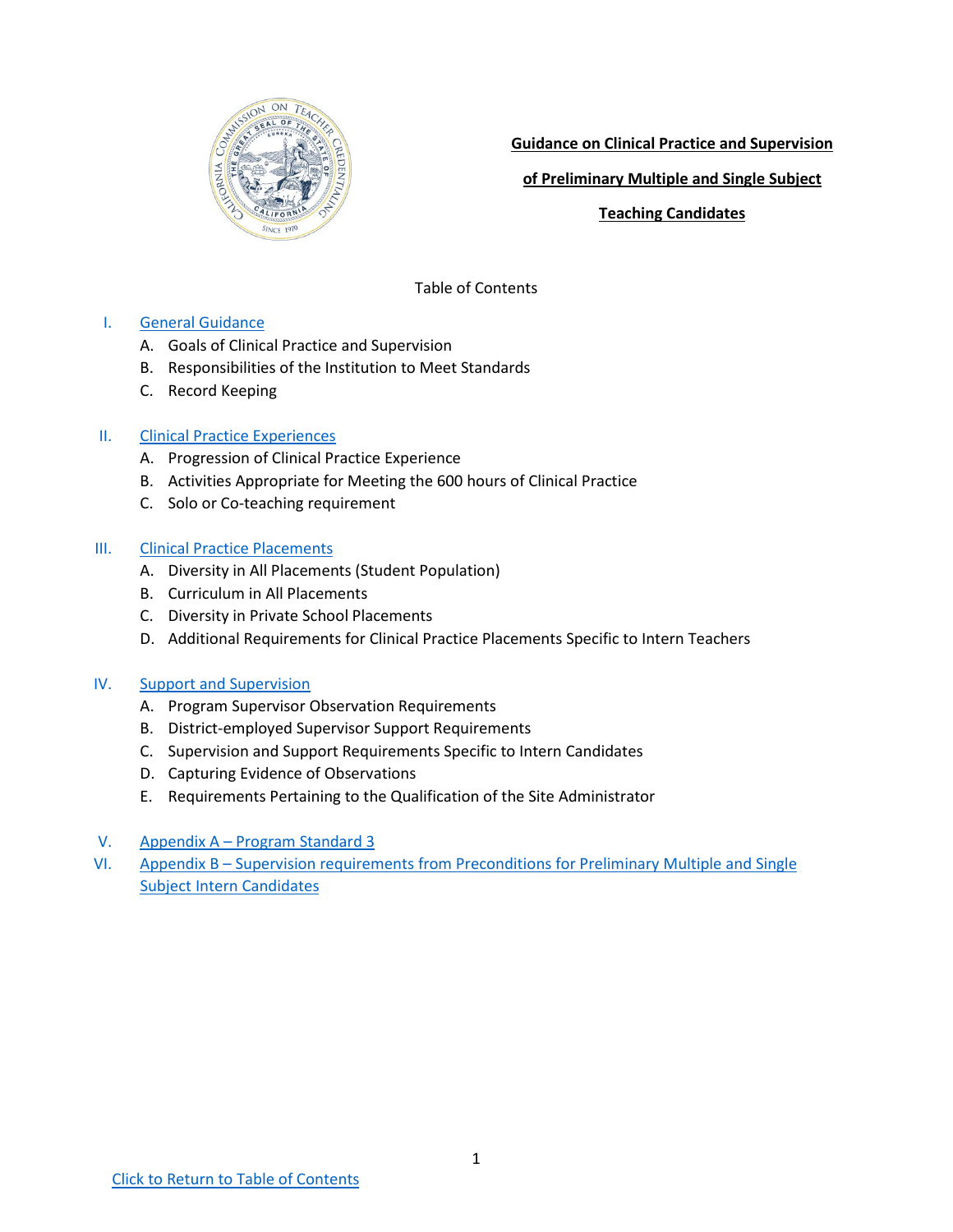#### <span id="page-1-0"></span>**Introduction**

The Commission's adopted standards for preliminary multiple and single subject teacher preparation programs set forth the expectations for programs to provide candidates with appropriate supervised clinical practice. In adopting the program standards related to supervised clinical practice, the Commission signals the critical role that a high quality and extensive clinical practice experience plays in preparing effective educators. The standards related to clinical practice are at times specific and directive, while also allowing for flexibility for institutions to design experiences that work well for their candidates and the TK-12 schools they serve. This guidance clarifies various aspects of the standards pertaining to clinical practice for all programs that offer teacher preparation. It is intended to assist programs in structuring a high quality clinical practice experience but does not substitute for or supersede the program standards themselves.

<span id="page-1-1"></span>An important note in understanding the program standards: In many places, the program standards reference "all students." Because the credential authorizes service in any public school in California, it is critical that candidates are prepared to meet the needs of the full range of learners. The following information is provided in the Teaching Performance Expectations (TPEs) and should guide the understanding of the program standards:

*"Throughout this set of TPEs, reference is made to "all students" or "all TK–12 students". This phrase is intended as a widely inclusive term that references all students attending public schools. Students may exhibit a wide range of learning and behavioral characteristics, as well as disabilities, dyslexia, intellectual or academic advancement, and differences based on ethnicity, race, socioeconomic status, gender, gender identity, sexual orientation, language, religion, and/or geographic origin. The range of students in California public schools also includes students whose first language is English, English learners, and Standard English learners."*

# **I. General Guidance**

### **A. Goals of Clinical Practice and Supervision**

All teacher preparation programs, regardless of pathway, are required to provide clinical practice hours for candidates throughout their educator preparation programs. Clinical practice is designed in such a way that candidates learn from experienced educators, are evaluated against the TPEs, and have the support and guidance they need to become effective educators.

### **B. Responsibilities of the Institution to Meet Standards**

The onus of responsibility falls to each approved program to ensure (1) that all candidates are provided with the clinical practice requirements and (2) that all candidates are receiving proper supervision and guidance from program and district-employed supervisors throughout their clinical practice.

The expectation is that all programs will meet the specific clinical practice and supervision requirements as included in the [program standards.](#page-9-1) However, in some limited instances the program may decide to address the standard in a unique way that the institution believes may more appropriately meet the needs of their specific candidates. In such an instance, the program must provide justification for this variance and provide evidence that the goals of clinical practice and proper supervision and guidance are still being met.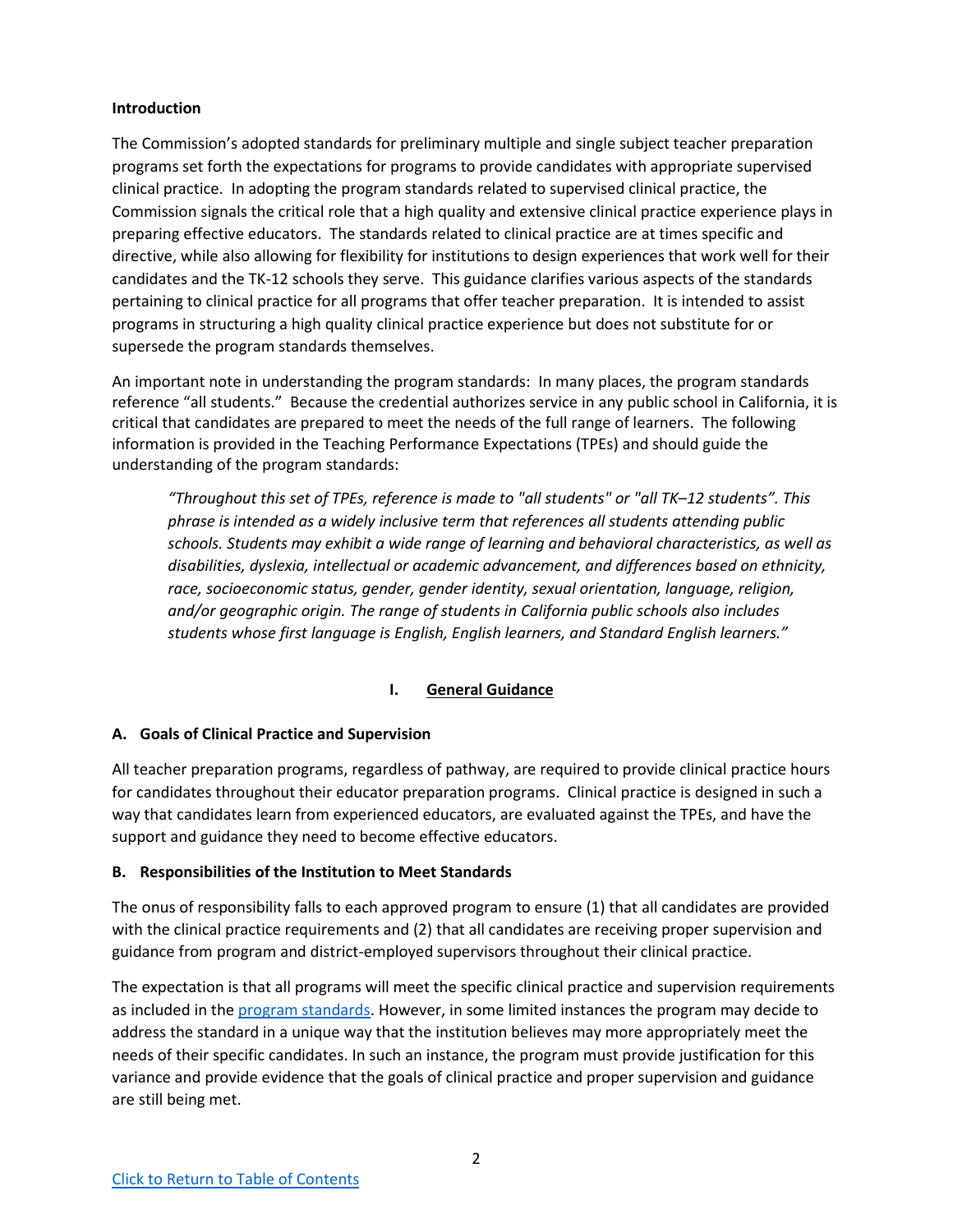<span id="page-2-0"></span>During Program Review and the Accreditation Site Visit, the Board of Institutional Review (BIR) will review records, policy documents, and conduct interviews in order to verify that the standards are being fully met. Given the information provided by the institution and the evidence reviewed, the accreditation reviewers will make a determination as to whether the standards are met.

# **C. Record Keeping**

Institutions are required to maintain records verifying candidate clinical experiences. Each institution will decide the most appropriate way to keep track of the documentation to demonstrate that the program is meeting the clinical practice and supervision requirements. Because Program Review submissions must include documentation of individual candidate placements, institutions are encouraged to review [Program Review Instructions](https://www.ctc.ca.gov/docs/default-source/educator-prep/accred-files/pr-prelim-prog-review-sub-instructions.pdf?sfvrsn=f335a883_2) and design their record keeping in such a way as to meet those requirements. While staff does not anticipate collecting and examining individual records, these records may be requested during a site visit to ensure that an institutional process is in place to monitor that required clinical practice and supervision is taking place for each candidate.

# **II. Clinical Practice Experiences**

# **A. Progression of Clinical Practice Experience**

Program Standard 3 Language: ["Clinical Practice is a developmental and sequential set of activities…"](#page-9-2)

1. It is the expectation of the Commission that fieldwork experiences evolve over the course of the program, increasing in responsibility as the candidate moves closer to completion of the preparation program and licensure. Clinical experience can encompass a wide variety of activities that range from observation of veteran teachers modeling good practice in instruction, to beginning practice using various teaching strategies in diverse settings, to assuming full responsibility for students in the classroom, and demonstrating pedagogical competence.

# **B. Activities Appropriate for Meeting the 600 hours of Clinical Practice**

Program Standard 3 language: ["Clinical Practice…must consist of a minimum of 600 hours of clinical](#page-9-3) [practice across the arc of the program."](#page-9-3)

Clinical practice experience with proper supervision provides all candidates, regardless of pathway, with the opportunity to practice the knowledge and skills required by the credential and included in the TPEs.

- 1. The 600 hours of supervised clinical practice is required of all candidates, regardless of pathway and occur throughout each candidate's preparation program ("across the arc of the program").
- 2. Placements must be selected to provide the candidate with experiences that allow him or her to practice and acquire the knowledge and skills included in the TPEs.
- 3. Clinical Experiences must be under the guidance and supervision of a district employed supervisor/master teacher, veteran practitioner, program supervisor and/or course instructor. Hours of instruction by a candidate in a classroom where the district employed supervisor/master teacher is not present may qualify toward the 600 hours as long as these hours of instruction are prepared with and guided by one or more designated supervisors selected and approved by the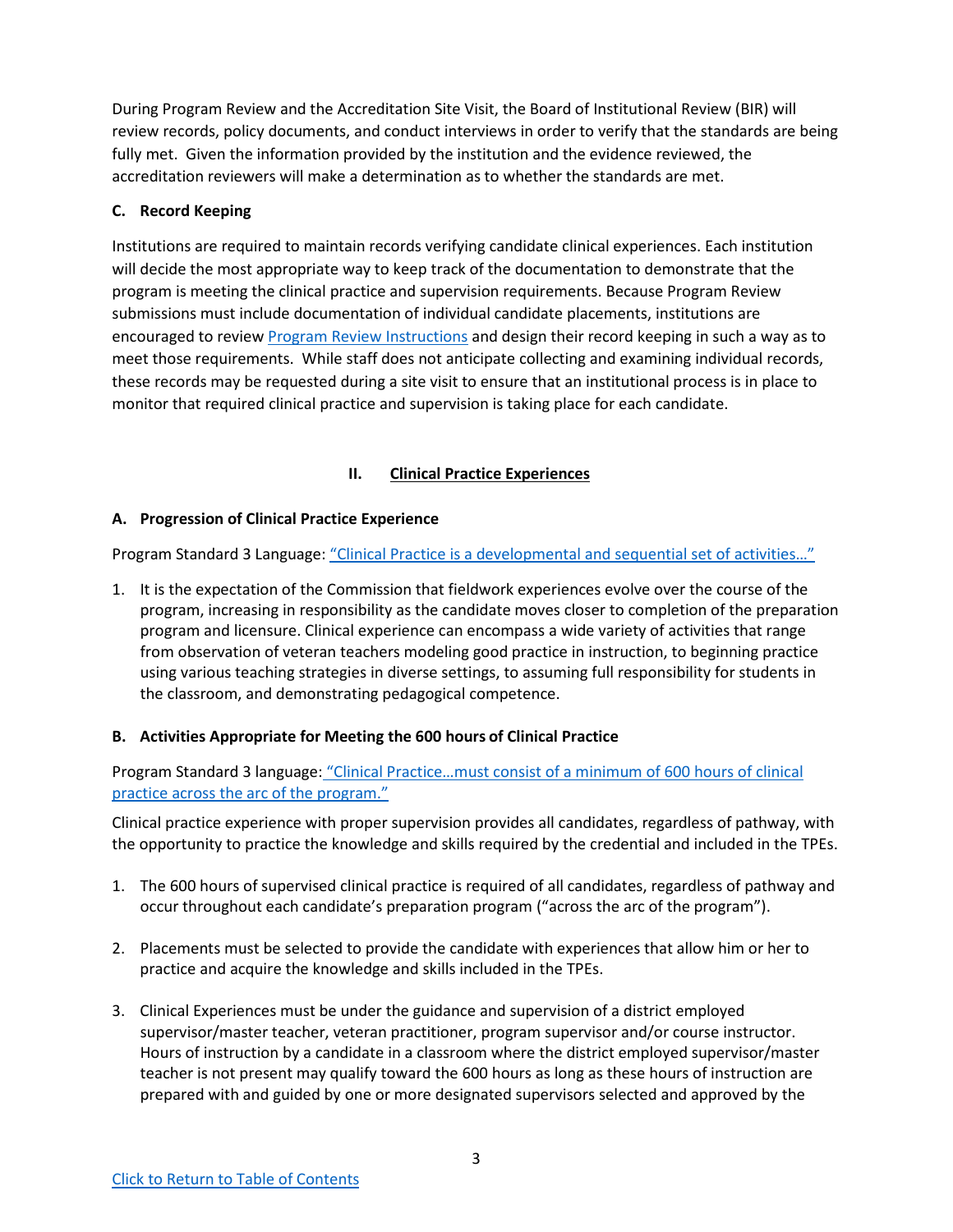<span id="page-3-0"></span>program for the purpose of supervision (Co-teacher, mentor, university supervisor, faculty, etc.) and are followed by designated time for reflection. This guidance and supervision may occur in person or via technology assisted communication.

- 4. Examples of appropriate activities that may be included in the 600 clinical practice hours include:
	- Guided and supervised teaching including whole class instruction, small groups, and other direct contact with students, including solo teaching (see 3 above)
	- Co-planning time, with veteran practitioners for lessons that the candidate will deliver,
	- Working with veteran practitioners, grading and analyzing student work, reflecting on lessons, and planning for the needs of individual students
	- Time working with professional learning communities, grade level and department meetings
- 5. Candidate observations of classroom teaching may or may not qualify toward the 600 hours. Only those that are intentionally designed by the program, occur in placements that are selected or approved by the program, and are for the purpose of helping candidates understand the link between specific objectives in coursework and teaching practice may qualify as part of the 600 hours.
- 6. Among activities that should not be included in the 600 hours are general lesson planning done independently by the candidate, or hours spent supervising extracurricular activities. In addition, mock instruction or observation of fellow candidates (and without TK-12 students) as part of a course would not qualify as part of the required 600 hours.

## **C. Solo or Co-teaching requirement**

Program Standard 3 Language: "[Student teaching includes a minimum of four weeks of solo or co](#page-9-4)[teaching or the equivalent"](#page-9-4)

- 1. "Solo or co-teaching or the equivalent" includes those activities in which the candidate plans or coplans the lessons, delivers the lessons, and assesses or grades student work. During this period, the candidate is expected to fully participate within the school environment and experience and understand the full range of activities and responsibilities of being a teacher of record. The solo teaching experience must provide the candidate with an authentic teaching experience and the opportunity to demonstrate pedagogical competence.
- 2. The minimum time requirement (4 weeks) for the solo or co-teaching period is to ensure that the candidate experiences the full range of instruction rather than sporadic lesson delivery. During this time the candidate should be fully responsible for: planning lessons based on the students in their classroom, delivering the lessons, monitoring student progress toward achieving the academic goals included in the lessons, informal and formal assessment of students, and reflection of their teaching practice.

As long as this full range of instruction is occurring, the program may allow a candidate's solo or coteaching experience to be either contiguous or divided into one or two-week segments, as appropriate. In the case where the four weeks are not contiguous, the program must demonstrate how the design of this solo teaching experience or the equivalent addresses all of the requirements and objectives discussed in this section.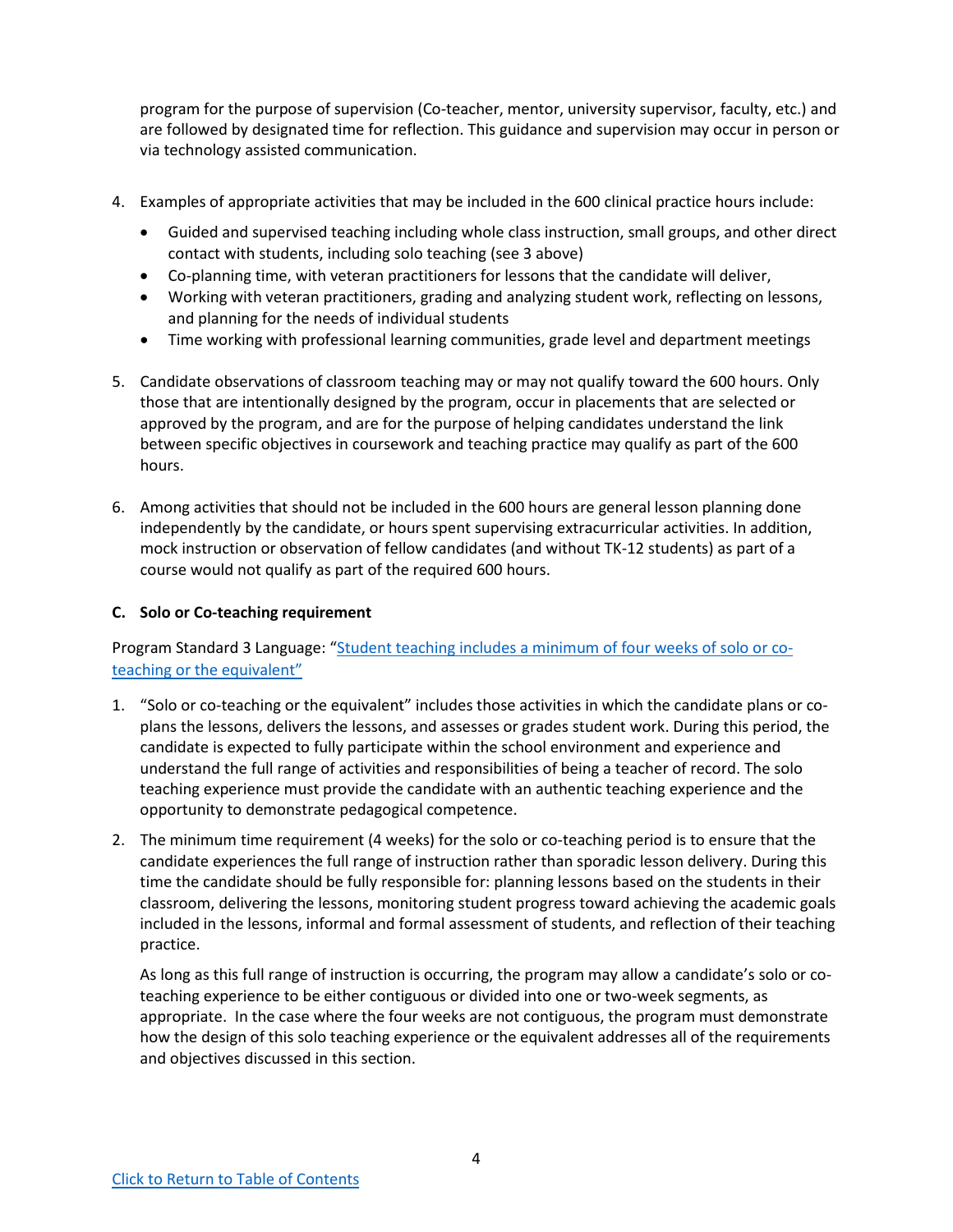<span id="page-4-0"></span>3. Because portions of the Teaching Performance Assessment (TPA) will be completed during the solo or co-teaching student teaching experience, the program should design solo or co-teaching experiences with that goal in mind.

# **III. Clinical Practice Placements**

# **A. Diversity in All Placements (Student Population)**

- 1. In all clinical practice placements, candidates should have significant exposure to school settings that reflect the full diversity of California public schools.
- 2. Prior to placing student teaching candidates, programs should review the demographics of the school to ensure a "diverse school setting" that reflects California's public schools. The TPEs provide a valuable definition of ["all students"](#page-1-1) that should be used by programs in making this determination. Programs must ensure that the placement is a diverse school setting relative to all of the following, and may be required to provide evidence at the time of the site visit:
	- a. race, ethnicity of the students
	- b. number of students from families below the federal poverty level, number or percentage of students on scholarship, tuition assistance, or other proxy that demonstrates that the school serves students from families in lower socio- economic income ranges
	- c. languages spoken by the students, including English learners
	- d. the inclusiveness of the school for students with disabilities and the process for students to receive additional services, i.e. student study team and individualized education program processes

# **B. Curriculum in All Placements**

Program Standard 3 language: ["Curriculum that is aligned with California's adopted content standards](#page-10-0) [and frameworks"](#page-10-0)

- 1. Prior to placing student teaching candidates in schools, the program must review the curriculum to ensure that it is equivalent to California's adopted content standards and curriculum. It is the responsibility of the program to provide evidence of compliance if requested at the time of the site visit.
- 2. In placements where the school is not explicitly aligned with California's adopted content standards and frameworks, the program must demonstrate how the placement meets the goal and intent of the standard in preparing candidates to be competent with the curriculum taught in public schools in California.

# **C. Diversity in Private School Placements**

Program Standard 3 language: ["Candidates who are working in private schools and seeking a credential](#page-9-5) [are required to complete a substantive clinical experience of at least 150 hours in a diverse school](#page-9-5)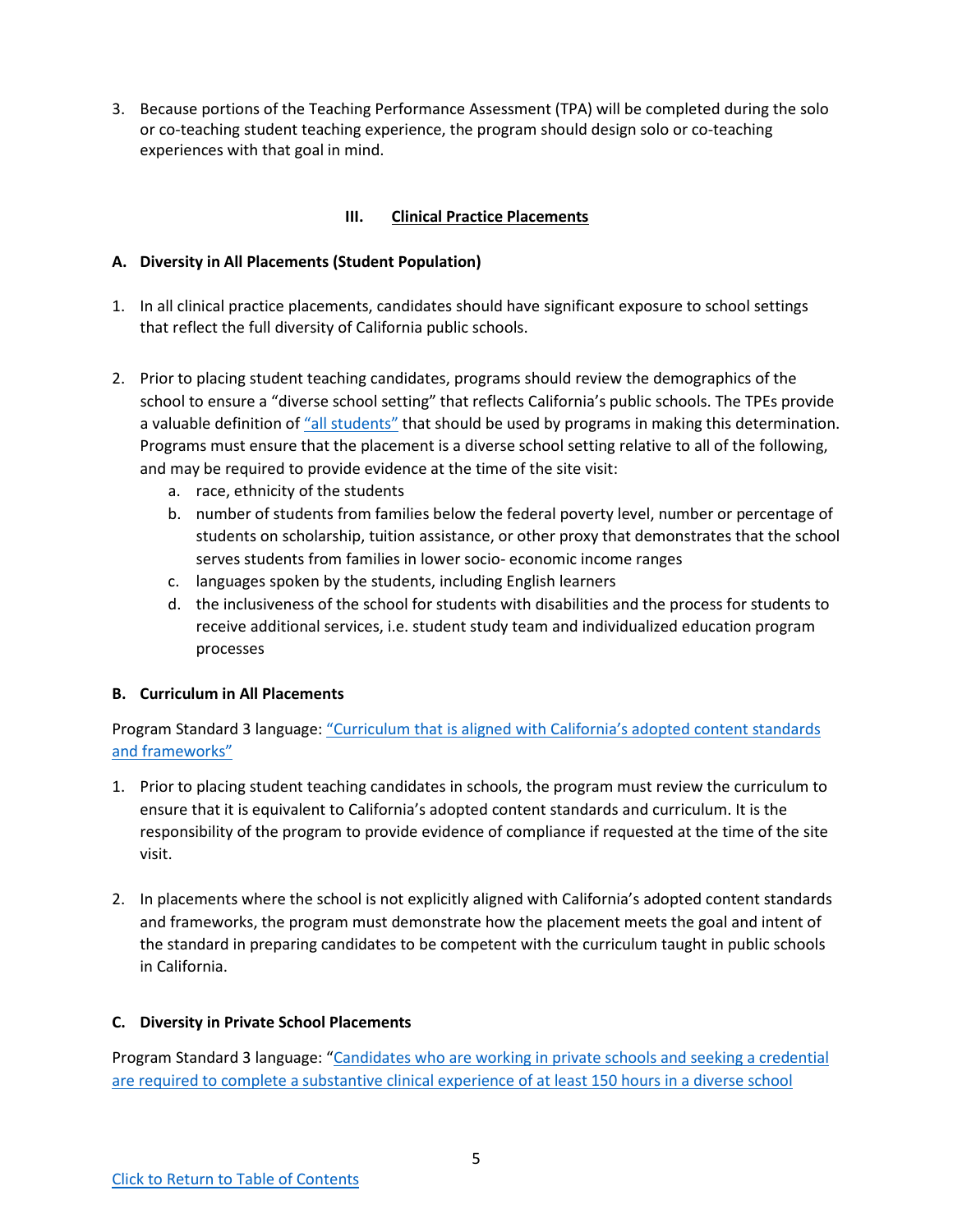<span id="page-5-0"></span>[setting where the curriculum aligns with California's adopted content standards and frameworks and](#page-9-5) [the school reflects the diversity of California's student populations.](#page-9-5)"

- 1. Prior to placing student teaching candidates in private schools, the program must review the demographics of the school to ensure a "diverse school setting" that reflects California's public schools. The TPEs provide a valuable definition of ["all students"](#page-1-1) that should be used by programs in making this determination. It is the onus of the program to provide evidence that the school is a diverse school setting relative to all of the following:
	- a. race, ethnicity of the students
	- b. number of students from families below the federal poverty level, number or percentage of students on scholarship, tuition assistance, or other proxy that demonstrates that the school serves students from families in lower socio- economic income ranges
	- c. languages spoken by the students, including English learners
	- d. the inclusiveness of the school for students with disabilities and the process for students to receive additional services, i.e. student study team and individualized education program processes
- 2. All candidates, including those placed in private schools, must complete 600 hours of supervised clinical practice. Of these 600 hours, the standards state that candidates working in private schools must complete at least 150 hours in diverse school settings.

## **D. Additional Requirements for Clinical Practice Placements Specific to Intern Teachers**

- 1. The California Education Code does not authorize placement of interns at private schools.
- 2. Interns working toward a special education teaching credential may be placed in Special Education Schools (a.k.a. Non-Public schools). Special Education Schools are private schools that the California Department of Education (CDE) has approved for placement of public school students who need special services.
- 3. Online schools, independent study programs, and home schools are not prohibited as placements for interns, but their programs must clearly demonstrate that the candidate is receiving all the diverse experiences that a teacher in a more traditional classroom may encounter. When candidates are teaching at online schools, independent study programs, or home schools the required experience may be difficult and in some cases, impossible to achieve. Programs must consider if the employment setting is appropriate for learning to teach and if the program will be able to ensure that the intern is able to get the significant experiences required to complete their TPA and to show mastery of all the TPEs. This includes the ability to teach whole groups of students. The Commission understands that during times of teacher shortage, there may be pressure on programs regarding intern placements. However, decisions regarding fieldwork placements, including placements as teacher of record, are the responsibility of the program, not the candidate nor the employer.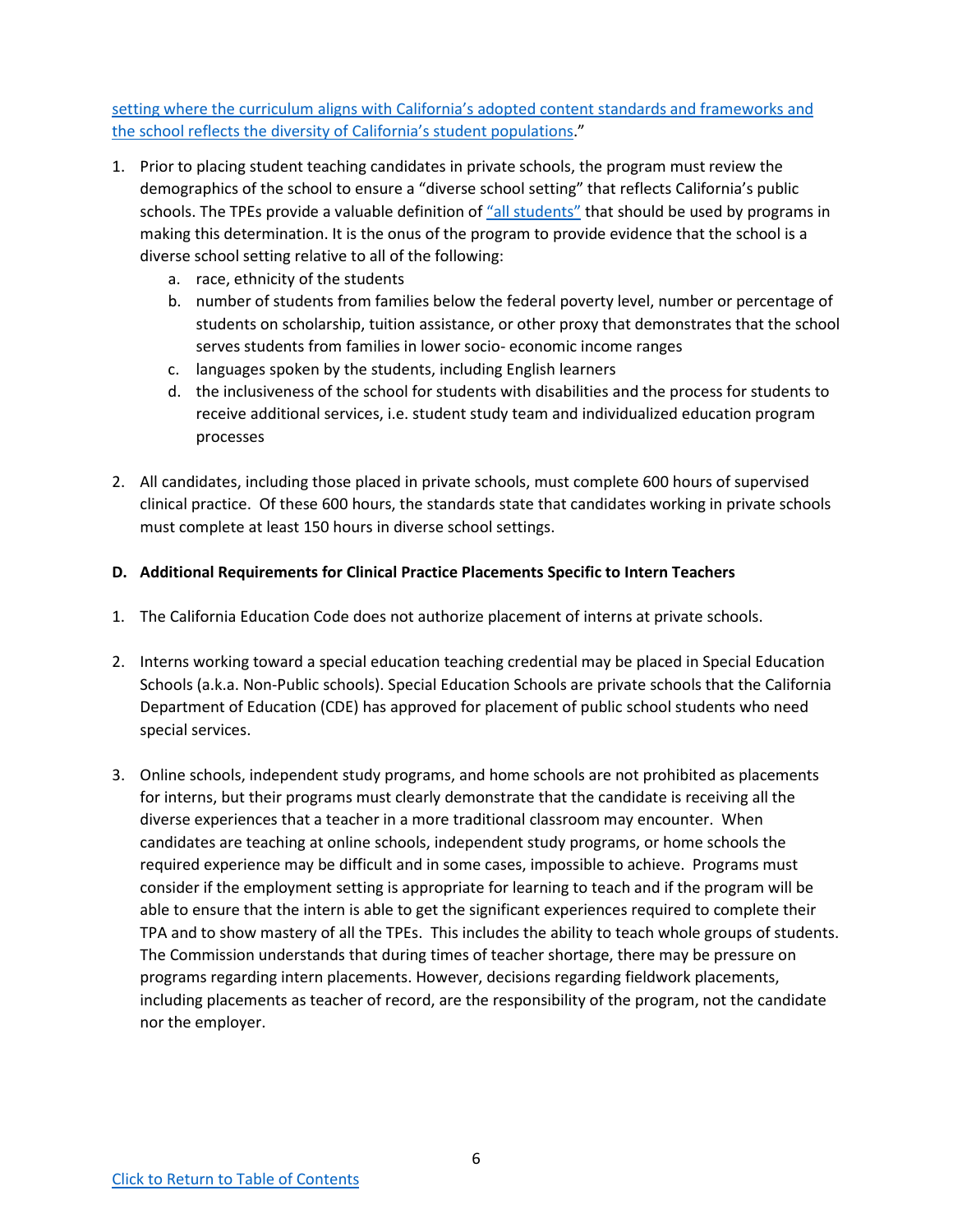## **IV. Support and Supervision**

#### <span id="page-6-0"></span>**A. Program Supervisor Observation Requirements**

Program Standard 3 language: ["The minimal amount of program supervision involving formal evaluation](#page-9-6) of each candidate must be 4 [times per quarter or 6 times per semester."](#page-9-6)

- 1. Observations with formal evaluation must continue each quarter or semester that the candidate is enrolled in their preparation program. The goal of this requirement is to ensure that all candidates, regardless of pathway, are provided with adequate supervision and evaluation from their program supervisor throughout their clinical practice experience. At the April 2017 Commission meeting, the Commission confirmed that all candidates need to be properly supervised until they have completed all credential requirements and hold a preliminary teaching credential.
- 2. The requirement of 4 times per quarter or 6 times per semester can be interpreted to be approximately every 3 weeks.
- 3. If a program elects to supervise candidates using a different model of frequency of observations, and can justify that it better meets the needs of the candidate, it is acceptable. However, it is the onus of the program to demonstrate that over the course of the program, at least the equivalent amount of supervision is achieved. The accreditation review team will make a determination as to whether this part of the standards is being met.

For example, a 2 year program may decide to complete 8 program supervisor observations per semester in the first year and 4 in the second, which would lead to an average of 6 times per semester. This may meet the goal and intent of the standard if the program can provide a valid justification for this practice and can provide outcomes data that demonstrates that their candidates are successful with this program design.

### **B. District-employed Supervisor Support Requirements**

Program Standard 3 language: ["The minimum amount of district-employed supervisors' support and](#page-9-7) [guidance must be 5 hours per week"](#page-9-7)

- 1. The 5 hours per week of district-employed supervisor support and guidance time is only required during the period that the candidate is assigned a specific mentor/master teacher. They are not required during early field experiences or at other times during which the candidate does not have an assigned district employed supervisor/master teacher.
- 2. Support and guidance may include a variety of activities, including: lesson-modeling; observation and coaching; co-planning and feedback on lesson planning; problem-solving regarding: instruction, classroom management, student access to curriculum, and other student-related issues; grade-level meetings, and email and phone conversations with a district-employed supervisor.
- 3. The goal of this standard is to ensure that all candidates, regardless of pathway, are properly supported and supervised during their clinical practice. The expectation is that every program will satisfy this requirement as written. However, if a program elects to satisfy the goal of this standard in a way that they believe better meets the needs of their candidates, it is the onus of the program to demonstrate that the goal is still met.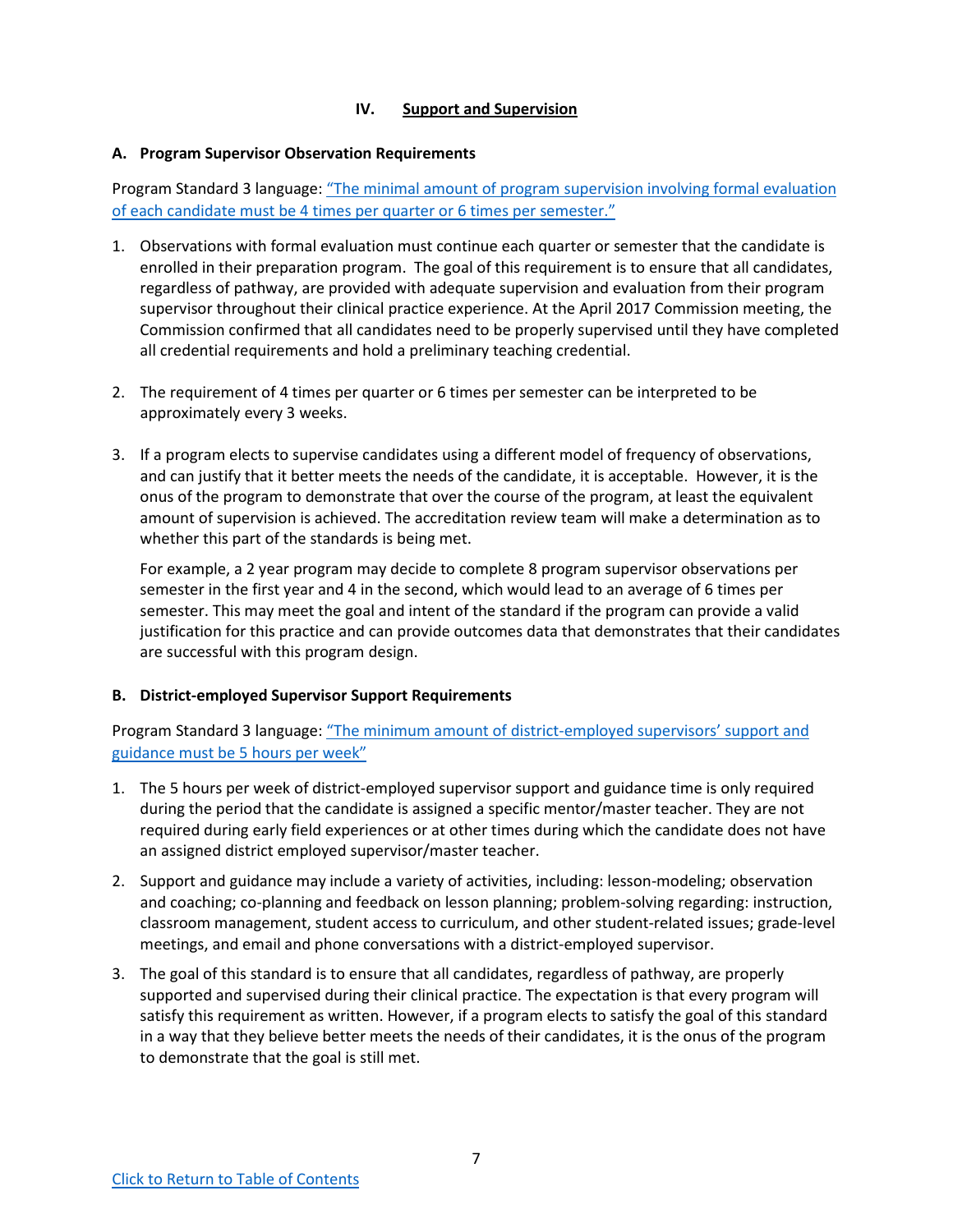<span id="page-7-0"></span>For example, if a district-employed supervisor were to provide 10 hours of support per week during the first weeks of placement and 2 hours of support per week in the final weeks of placement, the average for the term could be greater than 5 hours per week. This may satisfy the goal of the standard were the program to provide a valid justification for this practice.

4. For intern candidates, support and supervision (144 hours of general support and 45 hours of EL support) is a shared responsibility between the program and the employer. Hours spent with a district-employed supervisor to satisfy the intern annual requirements may qualify towards meeting this 5 hours/week requirement.

## **C. Supervision and Support Requirements Specific to Intern Candidates**

- 1. According to the [preconditions,](#page-11-1) intern candidates must receive a minimum of 144 hours per year of general support and 45 hours per year of EL support. These hours may be supervised by the program or the district-employed supervisor.
- 2. The program supervisor for intern candidates must also provide a minimum of 4 per quarter or 6 per semester observations with formal evaluation. These observations must continue each quarter or semester that the candidate is enrolled in their preparation program.
- 3. As with all candidates, hours of instruction by a candidate in a classroom where the district employed supervisor/master teacher is not present can qualify toward the 600 hours as long as these hours of instruction are prepared with and guided by one or more designated supervisors selected and approved by the program for the purpose of supervision (Co-teacher, mentor, university supervisor, faculty, etc.) and are followed by designated time for reflection.

# **D. Capturing Evidence of Observations**

Program Standard 3 language: ["Clinical supervision may include an in-person site visit, video capture or](#page-9-8) [synchronous video observation, but it must be archived either by annotated video or scripted](#page-9-8) [observations and evaluated based on the TPEs…."](#page-9-8)

- 1. The new standards require that there be a means by which the program documents clinical supervision, either in person (e.g. supervision notes), through synchronous video, or video capture. The instruction is assessed against the adopted TPEs and generates data. The data is used not only to assist the individual candidate, but is also examined across the program to understand where program improvements are needed.
- 2. The video evidence of the observation does not need to be archived for any length of time beyond that which is needed for the supervisor to observe and evaluate the teaching performance. However, evidence of the annotations and feedback from the observation should be archived for at least 2-3 years in order to make this evidence available during the accreditation cycle.

### **E. Requirements Pertaining to the Qualification of the Site Administrator**

Program Standard 3 language: ["Clinical sites should also have a fully qualified site administrator."](#page-10-1)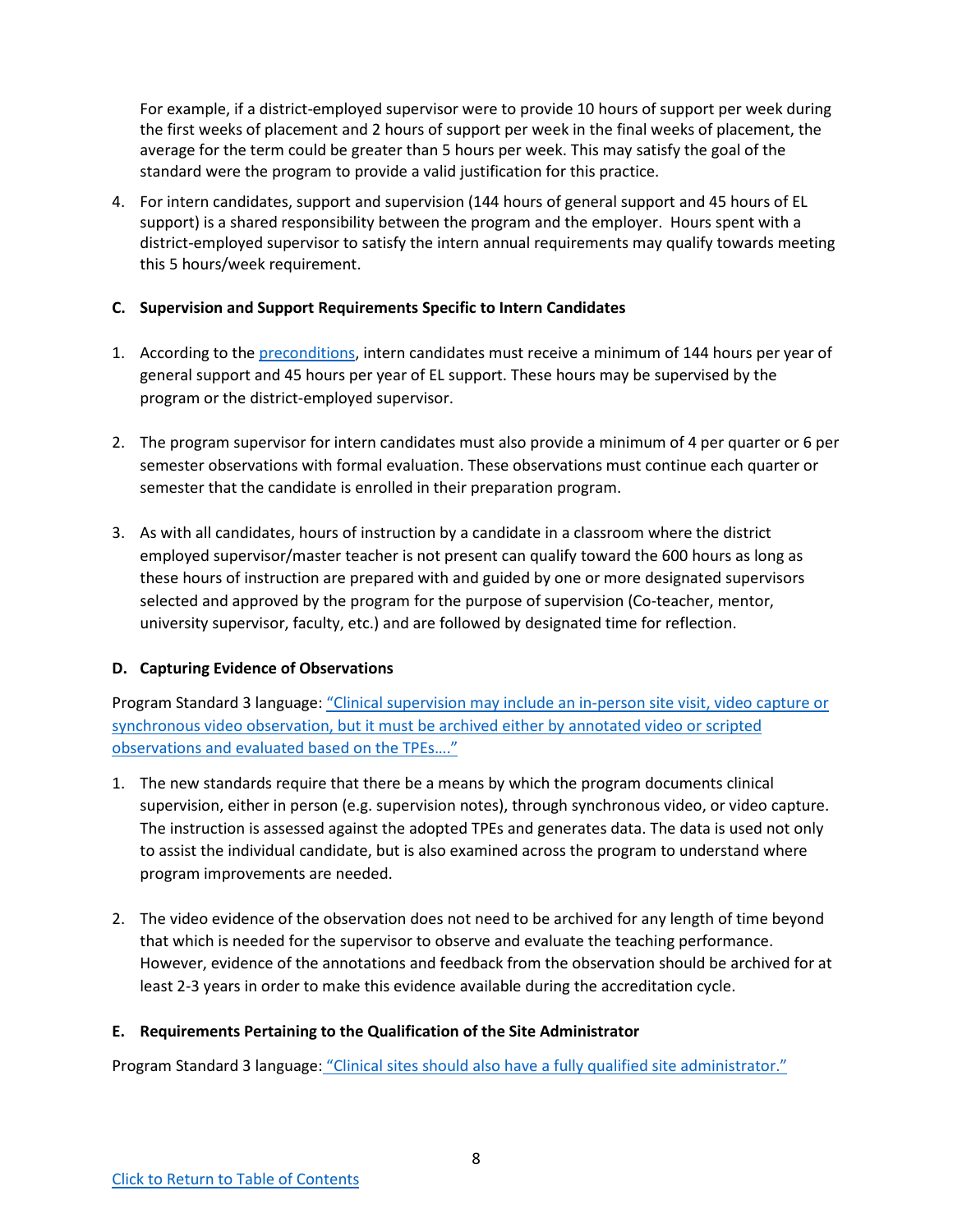1. A qualified administrator holds a preliminary administrative credential. If the designated administrator at a particular school placement does not possess a preliminary administrative credential the program must provide justification as to how the administrator is nevertheless qualified. If the program is not able to provide this justification, then it is not appropriate to place candidates at that site.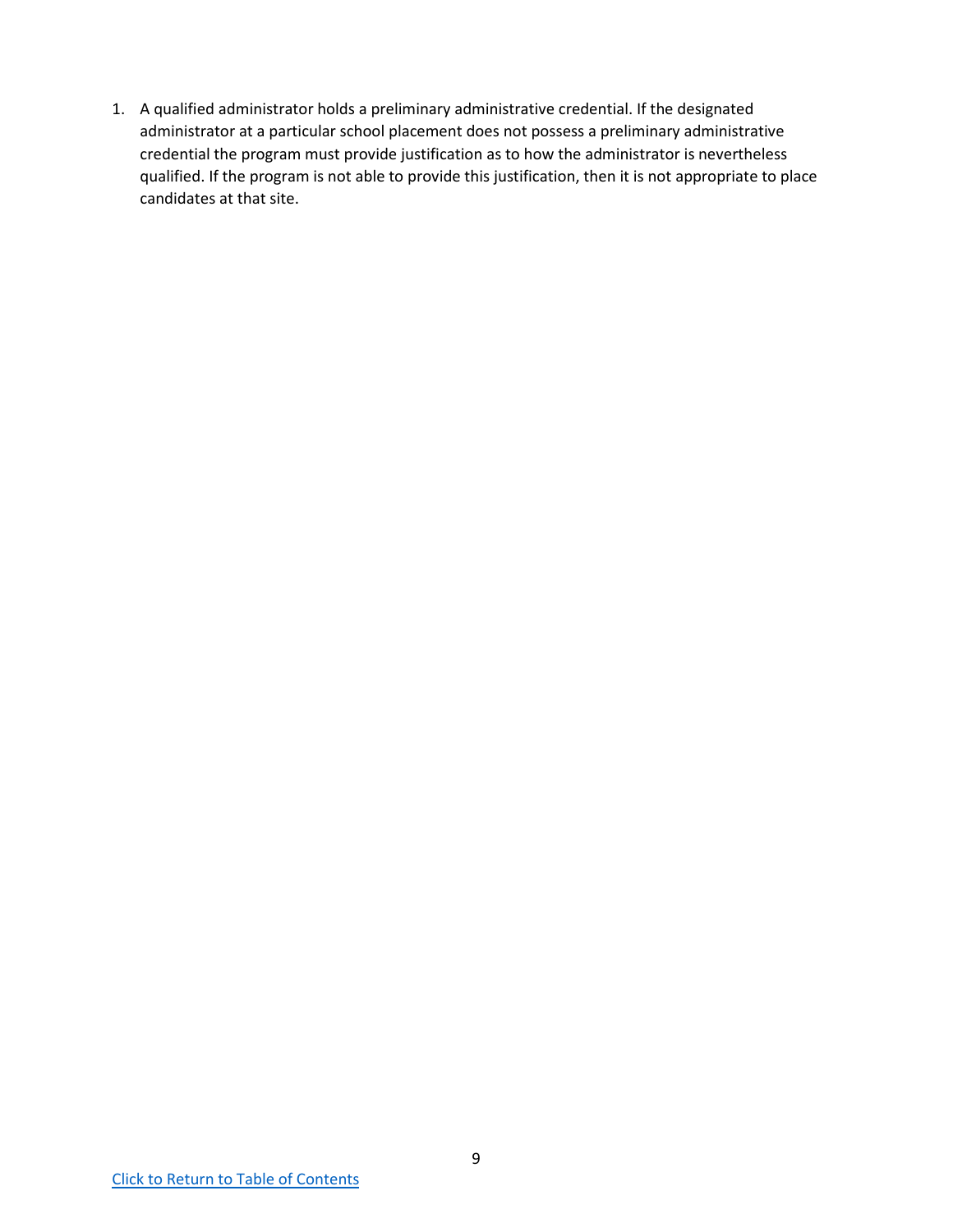## <span id="page-9-3"></span>**Appendix A**

# **Preliminary Multiple Subject and Single Subject Credential Program Standards Standards Adopted** *December 2015*

#### <span id="page-9-1"></span><span id="page-9-0"></span>**Standard 3: Clinical Practice**

### **A. Organization of Clinical Practice Experiences**

<span id="page-9-2"></span>The program's Clinical Practice experiences are designed to provide the candidate with a developmental and sequential set of activities that are integrated with the program's coursework and extend the candidate's learning through application of theory to practice with TK-12 students in California public school classrooms. Clinical Practice is a developmental and sequential set of activities integrated with theoretical and pedagogical coursework, and must consist of a minimum of 600 hours of clinical practice across the arc of the program. The range of Clinical Practice experiences provided by the program includes supervised early field experiences, initial student teaching (co-planning and co-teaching with both general educators and Education specialists, as appropriate, or guided teaching), and final student teaching. Student teaching includes a minimum of four weeks of solo or co-teaching or its equivalent. For interns, early field experience would take place in an experienced mentor's classroom.

<span id="page-9-4"></span>Dual credential programs leading to both a general and a special education credential are required to have substantive experiences in general education, inclusive, and special education settings within the 600 hours, and are encouraged to extend clinical practice for an additional 150 hours.

<span id="page-9-5"></span>Candidates who are working in private schools and seeking a credential are required to complete a substantive clinical experience of at least 150 hours in a diverse school setting where the curriculum aligns with California's adopted content standards and frameworks and the school reflects the diversity of California's student population.

<span id="page-9-6"></span>The program provides initial orientation for preparation program supervisors and district-employed supervisors of clinical practice experiences to ensure all supervisors understand their role and expectations. The minimal amount of program supervision involving formal evaluation of each candidate must be 4 times per quarter or 6 times per semester. The minimum amount of district-employed supervisors' support and guidance must be 5 hours per week.

<span id="page-9-8"></span><span id="page-9-7"></span>Clinical supervision may include an in-person site visit, video capture or synchronous video observation, but it must be archived either by annotated video or scripted observations and evaluated based on the TPEs, that produce data that can be aggregated and disaggregated.

### **B. Criteria for School Placements**

Clinical sites (schools) should be selected that demonstrate commitment to collaborative evidence-based practices and continuous program improvement, have partnerships with appropriate other educational, social, and community entities that support teaching and learning, place students with disabilities in the Least Restrictive Environment (LRE), provide robust programs and support for English learners, reflect to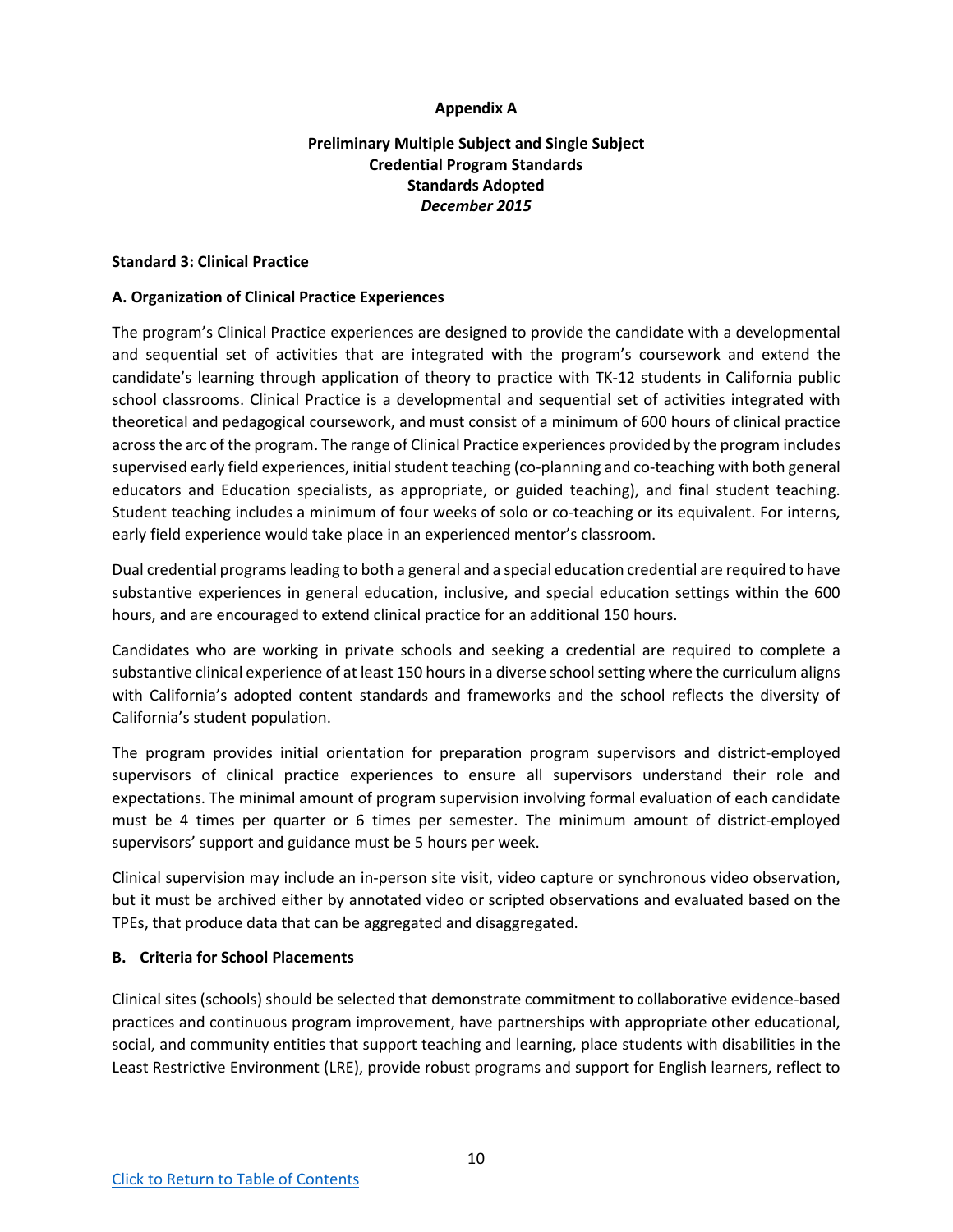<span id="page-10-1"></span>the extent possible socioeconomic and cultural diversity, and permit video capture for candidate reflection and TPA completion. Clinical sites should also have a fully qualified site administrator.

## **C. Criteria for the Selection of Program Supervisors**

<span id="page-10-0"></span>The program selects individuals who are credentialed or who have equivalent experience in educator preparation. Supervisors should be expert in the content area of the candidate being supervised and should have recent professional experiences in school settings where the curriculum aligns with California's adopted content standards and frameworks and the school reflects the diversity of California's student population. The program provides supervisors with orientation to the program's expectations and assures that supervisors are knowledgeable about the program curriculum and assessments, including the TPEs and the TPA model chosen by the program. In addition, program supervisors maintain current knowledge of effective supervision approaches such as cognitive coaching, adult learning theory, and current content-specific pedagogy and instructional practices.

**D. Criteria for the Selection of District-Employed Supervisors** (also may be known as the cooperating teacher, master teacher or on-site mentor)

The program selects district supervisors who hold a Clear Credential in the content area for which they are providing supervision and have a minimum of three years of content area K-12 teaching experience. The district supervisor must have demonstrated exemplary teaching practices as determined by the employer and the preparation program. The matching of candidate and district-employed supervisor must be a collaborative process between the school district and the program.

The program provides district employed supervisors a minimum of 10 hours of initial orientation to the program curriculum, about effective supervision approaches such as cognitive coaching, adult learning theory, and current content-specific pedagogy and instructional practices. The program ensures that district employed supervisors remain current in the knowledge and skills for candidate supervision and program expectations.

The full text of these Standards can be accessed here: [https://www.ctc.ca.gov/docs/default](https://www.ctc.ca.gov/docs/default-source/educator-prep/standards/prelimmsstandard-pdf.pdf?sfvrsn=a35b06c_2)[source/educator-prep/standards/prelimmsstandard-pdf.pdf?sfvrsn=a35b06c\\_2](https://www.ctc.ca.gov/docs/default-source/educator-prep/standards/prelimmsstandard-pdf.pdf?sfvrsn=a35b06c_2)